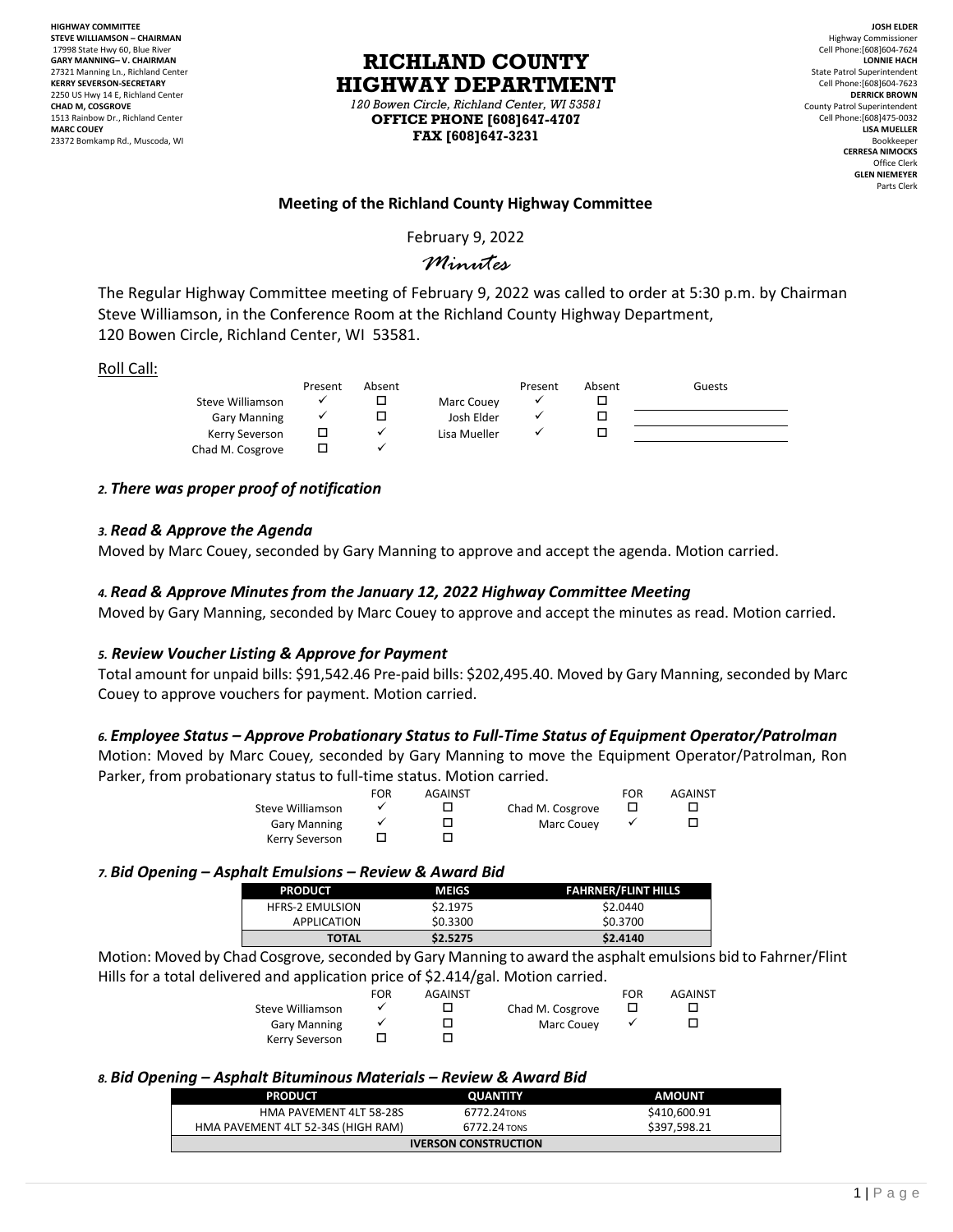Motion: Moved by Gary Manning*,* seconded by Steve Williamson to award the bid for bituminous materials to Iverson Construction. Motion carried.

|                     | <b>FOR</b> | <b>AGAINST</b> |                  | FOR | AGAINST |
|---------------------|------------|----------------|------------------|-----|---------|
| Steve Williamson    |            |                | Chad M. Cosgrove |     |         |
| <b>Gary Manning</b> |            |                | Marc Couev       |     |         |
| Kerry Severson      |            |                |                  |     |         |

# *9. Bid Opening – Pulverizing – Review & Award Bid*

| <b>COMPANY</b>             | TOTAL COST  |
|----------------------------|-------------|
| <b>KARTECHNER BROTHERS</b> | \$11,795.60 |
| TRI COUNTY PAVING          | \$11.390.00 |
| WK CONSTRUCTION CO., INC.  | \$11.829.00 |
|                            |             |

Motion: Moved by Marc Couey*,* seconded by Gary Manning to award the pulverizing bid to Tri County Paving for the total cost of \$11,390.00. Motion carried.

|                     | FOR | <b>AGAINST</b> |                  | <b>FOR</b> | AGAINST |
|---------------------|-----|----------------|------------------|------------|---------|
| Steve Williamson    |     |                | Chad M. Cosgrove |            |         |
| <b>Gary Manning</b> |     |                | Marc Couev       |            |         |
| Kerry Severson      |     |                |                  |            |         |

#### *10. Bid Opening – Mulching Head – Review & Award Bid*

| <b>COMPANY</b>       | <b>TOTAL COST</b>   | TYPE           |
|----------------------|---------------------|----------------|
| ARING EQUIPMENT      | \$41,250.00         | RSM36          |
| SIMPSON'S TRACTOR    | \$24.798.00         | <b>DIAMOND</b> |
| ST. JOSEPH EQUIPMENT | <b>WITHDREW BID</b> | <b>DIAMOND</b> |
|                      |                     |                |

Motion: Moved by Marc Couey*,* seconded by Gary Manning to award the bid for mulching head to Airing Equipment for the total cost of \$41,250.00. Motion carried.

| FOR | <b>AGAINST</b> |                  | FOR | <b>AGAINST</b> |
|-----|----------------|------------------|-----|----------------|
|     |                | Chad M. Cosgrove |     |                |
|     |                | Marc Couev       |     |                |
|     |                |                  |     |                |
|     |                |                  |     |                |

#### *11. Infrastructure Bill - Discussion*

Discussion: It was discussed with the Highway Committee that there is \$1.29 Billion sitting in infrastructure to allocate over a five-year period. Also discussed was CTH A and that the Highway Department needs to add as an action item to apply for funding as well as turning CTH A into 3 project sections.

*CTH A Section One:* CTH Z to Quarry Hill Rd.

*CTH A Section Two:* Quarry Hill Rd. to Marshall Rd.

*CTH A Section Three:* Marshall Rd. to STH 56

#### *12. CTH A – Engineering – Update & Discuss*

Motion: Moved by Gary Manning*,* seconded by Steve Williamson to approve SEH as the official engineering firm for the CTH A project. Motion carried.

|                     | FOR | <b>AGAINST</b> |                  | FOR | AGAINST |
|---------------------|-----|----------------|------------------|-----|---------|
| Steve Williamson    |     |                | Chad M. Cosgrove |     |         |
| <b>Gary Manning</b> |     |                | Marc Couev       |     |         |
| Kerry Severson      |     |                |                  |     |         |

#### *13. Resolution 20-144-Review & Amend*

Motion: Moved by Marc Couey*,* seconded by Gary Manning to approve the Highway Department to use sick leave in ¼ hour increments. Motion carried.

|                     | <b>FOR</b> | <b>AGAINST</b> |                  | FOR | <b>AGAINST</b> |
|---------------------|------------|----------------|------------------|-----|----------------|
| Steve Williamson    |            |                | Chad M. Cosgrove |     |                |
| <b>Gary Manning</b> |            |                | Marc Couev       |     |                |
| Kerry Severson      |            |                |                  |     |                |

#### **14.** *Commissioner's report*

- *a. State-* State crews are currently brushing as well as maintaining winter readiness.
- *b. County-*. County crews have been busy brushing and maintaining winter readiness.